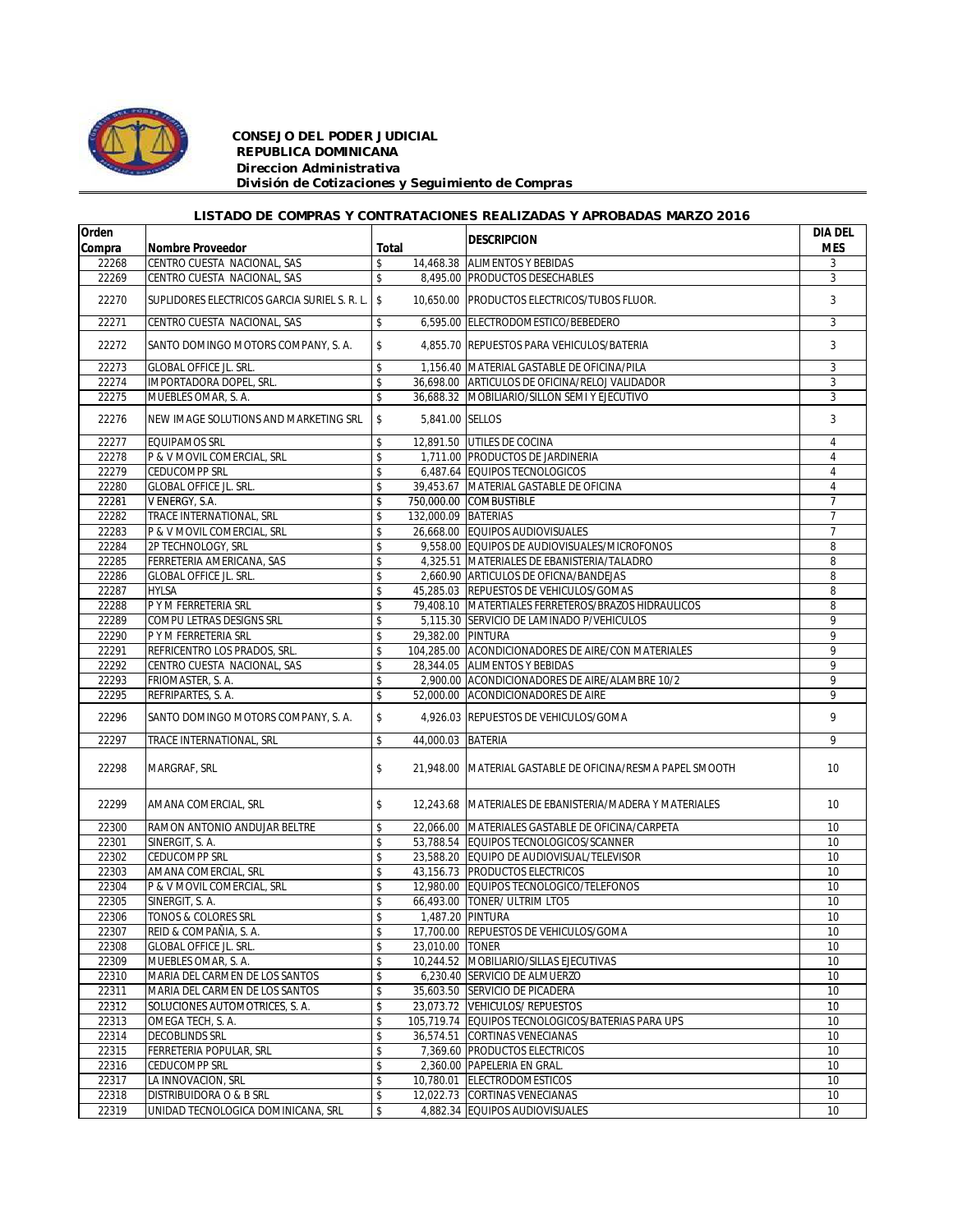| 22320          | FERRETERIA POPULAR, SRL                                             | \$       |                         | 24,120.90 PRODUCTOS ELECTRICOS/BOMBILLOS Y TUBO FLOUR                                          | 11              |
|----------------|---------------------------------------------------------------------|----------|-------------------------|------------------------------------------------------------------------------------------------|-----------------|
| 22321          | COMPU-OFFICE DOMINICANA SRL                                         | \$       | 56,583.36 TONER         |                                                                                                | 11              |
| 22322          | SUPLI SERVICIOS RD SRL                                              | \$       |                         | 9,723.67 MATERIALES DE SEGURIDAD                                                               | 11              |
| 22323          | DAF TRADING SRL                                                     | \$       |                         | 70.800.00 EQUIPOS ELECTRICOS/INVERSOR                                                          | $\overline{11}$ |
| 22324          | <b>GLOBAL OFFICE JL. SRL.</b>                                       | \$       |                         | 87,476.37 PAPEL HIGIENICO                                                                      | 11              |
| 22325          | <b>BORG EVENTOS SRL</b>                                             | \$       |                         | 25,690.00 SERVICIO DE ALQUILER Y CATERING                                                      | $\overline{11}$ |
| 22326          | TRACE INTERNATIONAL, SRL                                            | \$       | 1,100,000.72 BATERIAS   |                                                                                                | 11              |
| 22327          | EDITORA CORRIPIO, SAS                                               | \$       | 1,250,583.59 PAPEL BOND |                                                                                                | 14              |
| 22328          | CENTRO CUESTA NACIONAL, SAS                                         | \$       |                         | 20,151.00 ALIMENTOS Y BEBIDAS                                                                  | 14              |
| 22329          | <b>INDUSTRIAS BANILEJAS, SAS</b>                                    | \$       |                         | 116,087.80 ALIMENTOS Y BEBIDAS                                                                 | 14              |
| 22330          | CENTRO CUESTA NACIONAL, SAS                                         | \$       |                         | 13,036.80 ALIMENTOS Y BEBIDAS                                                                  | 14              |
| 22331          | PERSEUS COMERCIAL, SRL                                              | \$       |                         | 7,674.96 MATERIAL GASTABLE DE OFICINA /PILA                                                    | 15              |
| 22332          | FERRETERIA AMERICANA, SAS                                           | \$       |                         | 31.738.20 PRODUCTOS DE PLOMERIA/TANQUE PRESURIZADO                                             | 15              |
| 22333          | PADRON OFFICE SUPPLY SRL                                            | \$       |                         | 2,856.00 MATERIAL GASTABLE DE OFICINA/ROLLOS Y CINTAS SUMAD                                    | 15              |
| 22334          | <b>GLOBAL OFFICE JL. SRL.</b>                                       | \$       |                         | 8,761.50 MATERIAL GASTABLE DE OFICINA/PAPEL BOND 11 X17                                        | 16              |
| 22335          | REFRICENTRO ALCANTARA, SRL                                          | \$       |                         | 27,580.00 EQUIPOS DE REFRIGERACION                                                             | 16              |
| 22336          | SANTO DOMINGO MOTORS COMPANY, S. A.                                 | \$       |                         | 10.051.85 REPUESTOS PARA VEHICULOS/GOMAS                                                       | 16              |
| 22338          | <b>DOS VENTURA SRL</b>                                              | \$       | 19,531.36 SERVICIO      |                                                                                                | 16              |
| 22339          | IMPORTADORA DOPEL, SRL.                                             | \$       | 1,168.20 SELLO          |                                                                                                | 16              |
| 22340          | EVERPRINT TECHNOLOGIES DOMINICANA SRL                               | \$       | 6,796.80 TONER          |                                                                                                | 16              |
| 22341          | FRIOMASTER, S. A.                                                   | \$       |                         | 147,350.00 EQUIPOS DE REFRIGERACION                                                            | 16              |
| 22342          | EVERPRINT TECHNOLOGIES DOMINICANA SRL                               | \$       |                         | 2,737.60 TONER/CE278A                                                                          | 18              |
| 22343          | SANTO DOMINGO MOTORS COMPANY, S. A.                                 | \$       |                         | 9,322.00 BATERIAS PARA PLANTA ELECTRICAS                                                       | 18              |
| 22344          | GL PROMOCIONES, SRL.                                                | \$       |                         | 10,926.80 TEXTILES/UNIFORMES                                                                   | 18              |
| 22345          | SOLUCIONES AUTOMOTRICES, S. A.                                      | \$       | 16,372.55 BATERIAS      |                                                                                                | 18              |
| 22346          | 2P TECHNOLOGY, SRL                                                  | \$       |                         | 1,593.00 MATERIAL GASTABLE DE OFICINA/CD                                                       | 18              |
| 22347          | <b>GLOBAL OFFICE JL. SRL.</b>                                       | \$       |                         | 10,081.92 MATERIAL GASTABLE DE OFICINA/CINTA                                                   | 18              |
| 22348          | HILARIO MALAQUIAS, SRL.                                             | \$       |                         | 7,640.50 TEXTEILES/ UNIFORMES                                                                  | 18              |
| 22349<br>22350 | RAMON ANTONIO ANDUJAR BELTRE<br>REFRIPARTES, S. A.                  | \$<br>\$ |                         | 11,505.00 IMPRESIONES Y ENCUADERNACIONES/ENCUADERNACION<br>73,750.00 EQUIPOS DE RFEFRIGERACION | 21<br>21        |
| 22351          | AMANA COMERCIAL, SRL                                                | \$       |                         | 15,399.00 ARTICULOS DE OFICINA/PILAS                                                           | $\overline{21}$ |
| 22352          | REFRIPARTES, S.A.                                                   | \$       |                         | 22,125.00 EQUIPOS DE REFRIGERACION                                                             | 21              |
| 22353          | HILARIO MALAQUIAS, SRL.                                             | \$       |                         | 38,833.80 UNIFORMES                                                                            | 21              |
| 22354          | <b>ALMACENES UNIDOS, SAS</b>                                        | \$       |                         | 7,483.01 PRODUCTO DE EBANISTERIA/MATERIALES                                                    | 21              |
| 22355          | UTIHOTEL V & H, SRL                                                 | \$       |                         | 25,370.00 ELECTRODOMESTICOS/MICROONDAS                                                         | 21              |
| 22356          | <b>CEDUCOMPP SRL</b>                                                | \$       |                         | 16.402.00 ELECTRODOMESTICO/TV                                                                  | $\overline{21}$ |
| 22357          | CONTROL DE FUEGO RAMON A GUZMAN G SRL \$                            |          |                         | 7,363.20 EQUIPOS DE SEGURIDAD/ EXTINTORES                                                      | 21              |
| 22358          | <b>CEDUCOMPP SRL</b>                                                | \$       | 11,438.80               | TONER/PARA HP OFFICEJET 7110                                                                   | 21              |
| 22359          | FERRETERIA POPULAR, SRL                                             | \$       |                         | 30,494.59 PRODUCTOS DE EBANISTERIA/MADERA Y MATERIALES                                         | 22              |
| 22360          | CENTRO CUESTA NACIONAL, SAS                                         | \$       |                         | 17,056.80 ALIMENTOS Y BEBIDAS                                                                  | 22              |
| 22361          | FERRETERIA POPULAR, SRL                                             | \$       |                         | 7,198.00 PRODUCTOS DE PLOMERIA/TAPA DE INODORO                                                 | 23              |
| 22362          | FRIOMASTER, S. A.                                                   | \$       |                         | 58,500.00 ACONDICIONADORES DE AIRE                                                             | 23              |
| 22363          | REPUESTOS DE JESUS, SRL                                             | \$       |                         | 10,976.36 REPUESTOS DE VEHICULOS/ MOTOCICLETA                                                  | 28              |
| 22364          | P & V MOVIL COMERCIAL, SRL                                          | \$       |                         | 26,668.00 EQUIPOS AUDIVISUALES                                                                 | 28              |
| 22365          | MECA DE IMPRESION, SRL                                              | \$       |                         | 56,758.00 IMPRESIONES/ROTULACION DE VEHICULOS                                                  | 28              |
| 22366          | HYLSA                                                               | \$       |                         | 25,207.73 REPUESTOS PARA VEHICULOS/GOMAS                                                       | 28              |
| 22367          | ESPECIALIDADES EN CARROCERIAS JG SRL                                | \$       |                         | 6,206.80 REPUESTOS PARA VEHICULOS/FORROS P/ASIENTOS                                            | 28              |
| 22368<br>22369 | UNIDAD TECNOLOGICA DOMINICANA, SRL<br>GRUPO EMPRESARIAL VIMONT, SRL | \$<br>\$ |                         | 25,568.17 EQ. TECNOLOGICOS/ LAPTOP<br>12.390.00 ARTICULOS DE OFICINA/HABLADORES EN ACRILICO    | 28<br>28        |
| 22370          | REFRICENTRO LOS PRADOS, SRL.                                        | \$       |                         | 56,000.00 EQUIPOS DE REFRIGERACION/CONDENSADOR                                                 | 28              |
| 22371          | OD DOMINICANA CORP                                                  | \$       | 21,280.56   TONER       |                                                                                                | 28              |
| 22372          | CENTRO CUESTA NACIONAL, SAS                                         | \$       |                         | 7,688.11 ALIMENTOS Y BEBIDAS                                                                   | 29              |
| 22373          | CENTRO CUESTA NACIONAL, SAS                                         | \$       |                         | 13,298.08 ALIMENTOS Y BEBIDAS                                                                  | 29              |
| 22374          | PERSEUS COMERCIAL, SRL                                              | \$       |                         | 9,557.10 PRODUCTOS DE PLOMERIA                                                                 | 29              |
| 22375          | SUPLIDORES ELECTRICOS GARCIA SURIEL S. R. L.                        | \$       |                         | 3,964.80 PRODUCTOS DE GENERACION ELECTRICA                                                     | 29              |
| 22376          | PERSEUS COMERCIAL, SRL                                              | \$       |                         | 77,439.57 PRODUCTOS FERRETEROS/ CANDADOS                                                       | 29              |
| 22377          | LUCALZA DOMINICANA, SRL                                             | \$       |                         | 90,885.96 LUBRICANTES/PARA PLANTAS                                                             | 29              |
| 22378          | AVELINO ABREU, SAS                                                  | \$       |                         | 6,660.58 REPUESTOS DE VEHICULOS/GOMAS                                                          | 29              |